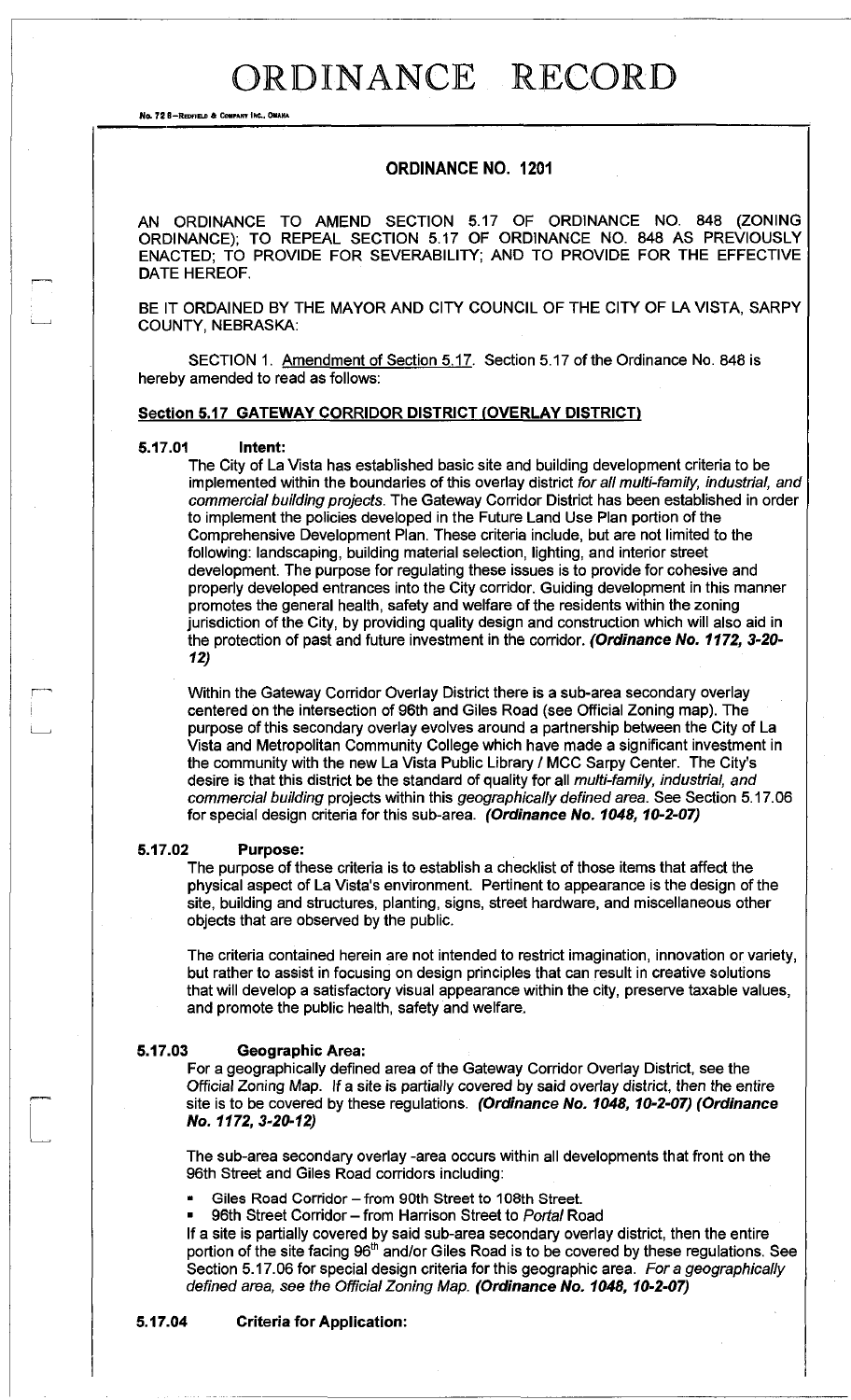No. 72 8-REDFIELD & COMPANY INC., OMAHA

| 5.17.04.01                  | New construction and modification of existing buildings, including the<br>structure and the surrounding property, are required to have compliance<br>reviewed through the design review process.                                                                                           |  |  |
|-----------------------------|--------------------------------------------------------------------------------------------------------------------------------------------------------------------------------------------------------------------------------------------------------------------------------------------|--|--|
| 5.17.04.02                  | Exceptions:<br>Conformance to this Building Criteria shall not apply if the project consists                                                                                                                                                                                               |  |  |
|                             | of one of the following:                                                                                                                                                                                                                                                                   |  |  |
|                             | 1. Construction or modification of a single-family residence or duplex.<br>2. Structural Modification which will not be visible from outside the                                                                                                                                           |  |  |
|                             | structure.                                                                                                                                                                                                                                                                                 |  |  |
|                             | 3. Modification of a property which:                                                                                                                                                                                                                                                       |  |  |
|                             | The modification constitutes less than 25% of the existing<br>a.<br>building's main façade; or                                                                                                                                                                                             |  |  |
|                             | The modification constitutes less than 25% of the building's<br>b.<br>overall elevations; or                                                                                                                                                                                               |  |  |
|                             | Building improvements are estimated to cost under \$25,000;<br>C.<br>or                                                                                                                                                                                                                    |  |  |
|                             | Site improvements are estimated to cost under \$10,000<br>d.                                                                                                                                                                                                                               |  |  |
|                             |                                                                                                                                                                                                                                                                                            |  |  |
| 5.17.05                     | <b>Criteria for Appearance</b>                                                                                                                                                                                                                                                             |  |  |
| 5.17.05.01                  | Relationship of Buildings to Site.<br>The site shall be planned to accomplish a desirable transition with the<br>streetscape and to provide for adequate planting, safe pedestrian                                                                                                         |  |  |
|                             | movement, and parking areas.                                                                                                                                                                                                                                                               |  |  |
|                             | 1. Site planning is encouraged to provide an interesting relationship                                                                                                                                                                                                                      |  |  |
|                             | between buildings.                                                                                                                                                                                                                                                                         |  |  |
|                             | 2. Building and site designs shal relate to and promote pedestrian scale.<br>3. Parking areas shall be treated with decorative elements, building wall<br>extensions, plantings, berms, or other innovative means so as to<br>screen parking areas from view from public ways and adjacent |  |  |
|                             | properties.                                                                                                                                                                                                                                                                                |  |  |
|                             | 4. Without restricting the permissible limits of the applicable zoning<br>district, the height and scale of each building shall be compatible with<br>its site and existing (or anticipated) adjoining buildings. Multi-story<br>facades shall be divided providing pedestrian scale.      |  |  |
|                             | 5. Newly installed utility services, and service revisions necessitated by                                                                                                                                                                                                                 |  |  |
|                             | exterior alterations, shall be underground.                                                                                                                                                                                                                                                |  |  |
| 5.17.05.02<br>Subdivision). | Relationship of Buildings and Site to Adjoining Area (Outside Of                                                                                                                                                                                                                           |  |  |
|                             | Adjacent buildings of different architectural styles shall be made<br>1.                                                                                                                                                                                                                   |  |  |
|                             | compatible by such means as screens, sight breaks, and materials.<br>2. Attractive landscape transitions shall be designed to be compatible to                                                                                                                                             |  |  |
|                             | adjoining properties.                                                                                                                                                                                                                                                                      |  |  |
|                             | 3. Harmony in texture, lines, and masses is required. Monotony shall be<br>avoided.                                                                                                                                                                                                        |  |  |
|                             |                                                                                                                                                                                                                                                                                            |  |  |
|                             |                                                                                                                                                                                                                                                                                            |  |  |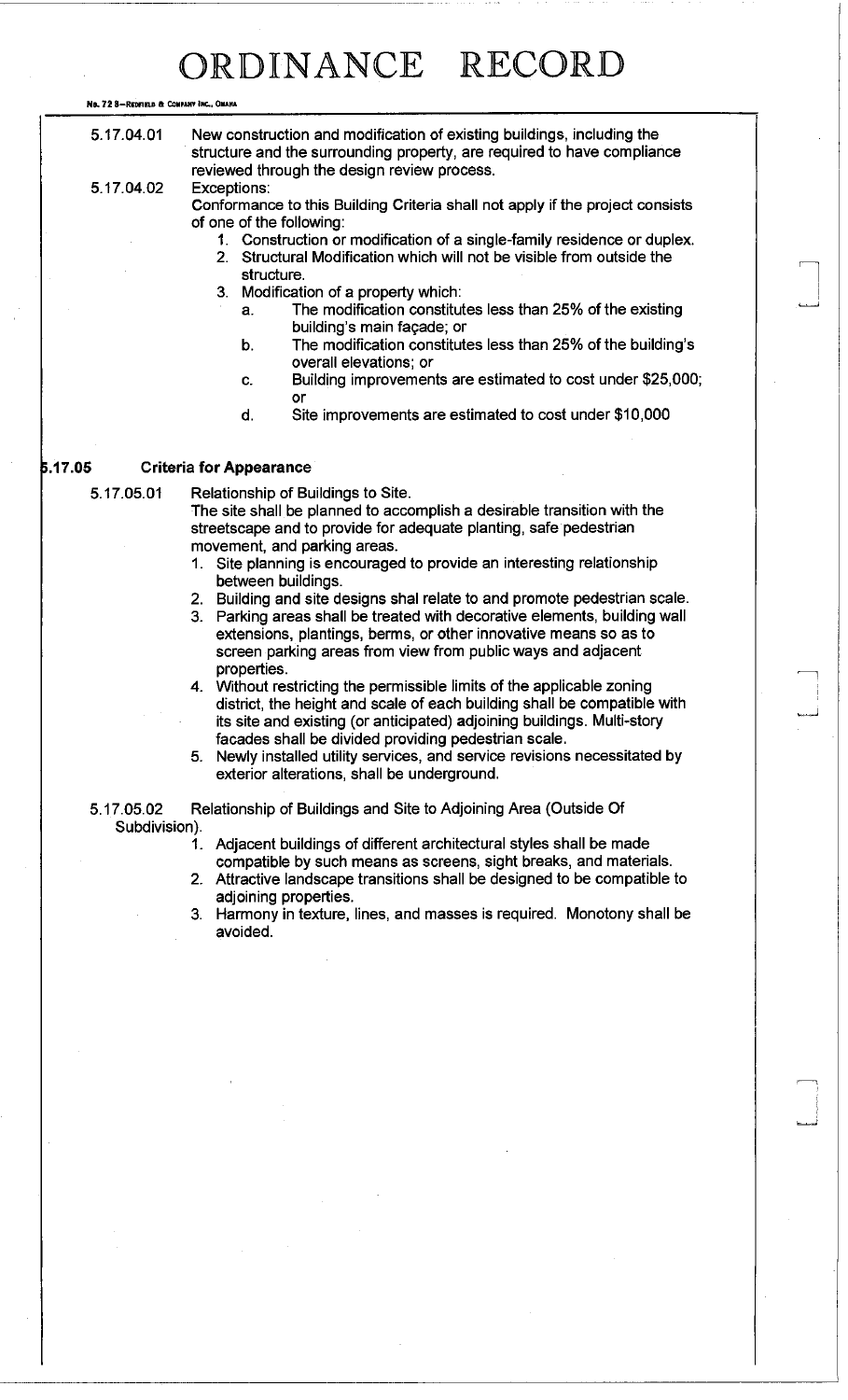No. 72 8-REDFIELD & COMPANY INC., OMAHA

#### 5.17.05.03 Landscape and Site Treatment.

Landscape elements included in these criteria consist of all forms of planting and vegetation, ground forms, rock groupings, water patterns, and all visible construction except buildings and utilitarian structures.

- 1. Where natural or existing topographic patterns contribute to beauty and utility of a development, they shall be preserved and developed. Modification to topography will be permitted where it contributes to good site design and development. All modifications to topography shall be designed to provide varied and more natural grading practices. Consistent, even topography that provides an engineered feel is not acceptable.
- 2. Grades of walks, parking spaces, terraces, and other paved areas shall provide an inviting and stable appearance for walking and, if seating is provided, for sitting.
- 3. Landscape treatments shall be provided to enhance architectural features, strengthen vistas and important axis, and provide shade. Spectacular effects shall be reserved for special locations only.
- 4. Unity of design shall be achieved by repetition of certain plant varieties and other materials and by correlation with adjacent developments. All projects need to use a minimum of the following listed plant varieties of the plants listed in Appendix A of the Gateway Corridor District Design Guideline Booklet.
	- A minimum of two species listed under the deciduous tree category
	- A minimum of one species listed under the coniferous tree category
	- A minimum of one species listed under the deciduous shrubs category
	- A minimum of one species listed under the coniferous shrubs category
- 5. Plant material shall be selected for interest in its structure, texture, and color and for its ultimate growth. Plants that are indigenous to the area and others that will be hardy, harmonious to the design, and of good appearance shall be used.
- 6. The landscape plan shall be designed to provide natural undulating landscape forms. Avoid consistent strait line pairings.
- 7. Irrigation of all landscape elements as defined above and turf area is required. Provide specification or information showing compliance in the design submittal.
- 8. Parking areas and traffic ways shall be enhanced with landscaped spaces containing trees or tree groupings.
- 9. Screening of service yards and other places that tend to be unsightly shall be accomplished by use of walls, fencing, planting, or combinations of those. Screening shall be equally effective in winter and summer.
- 10. Exterior lighting, when used, shall enhance the building design and the adjoining landscape. Lighting standards and fixtures for the parking areas and drives within the building area shall be similar in appearance and quality level as the light fixtures identified in Appendix B of the Gateway Corridor District Design Guideline Booklet. Building fixtures shall be of a design and size compatible with the building and adjacent areas. Lighting shall be restrained in design and excessive brightness avoided. Wall Pack lighting and exterior lighting with visible lamps is not permitted. Lighting shall be Dark Sky compliant and limit wash onto abutting properties. Exceptions to Dark Sky compliance may be made for specific emergency lighting situations. Fixture, poles, and/or other support cut sheets are required in the design submittal for all exterior lighting fixtures to be utilized.
- 11. Storm water management shall be integrated into the design of the site and landscaping. Storm water management criteria are found in the following reference materials:
	- Papillion Creek Watershed Partnership Storm Water Management Policies
	- Storm Water Management Regulations, Chapter 154 of the City of La Vista Municipal Code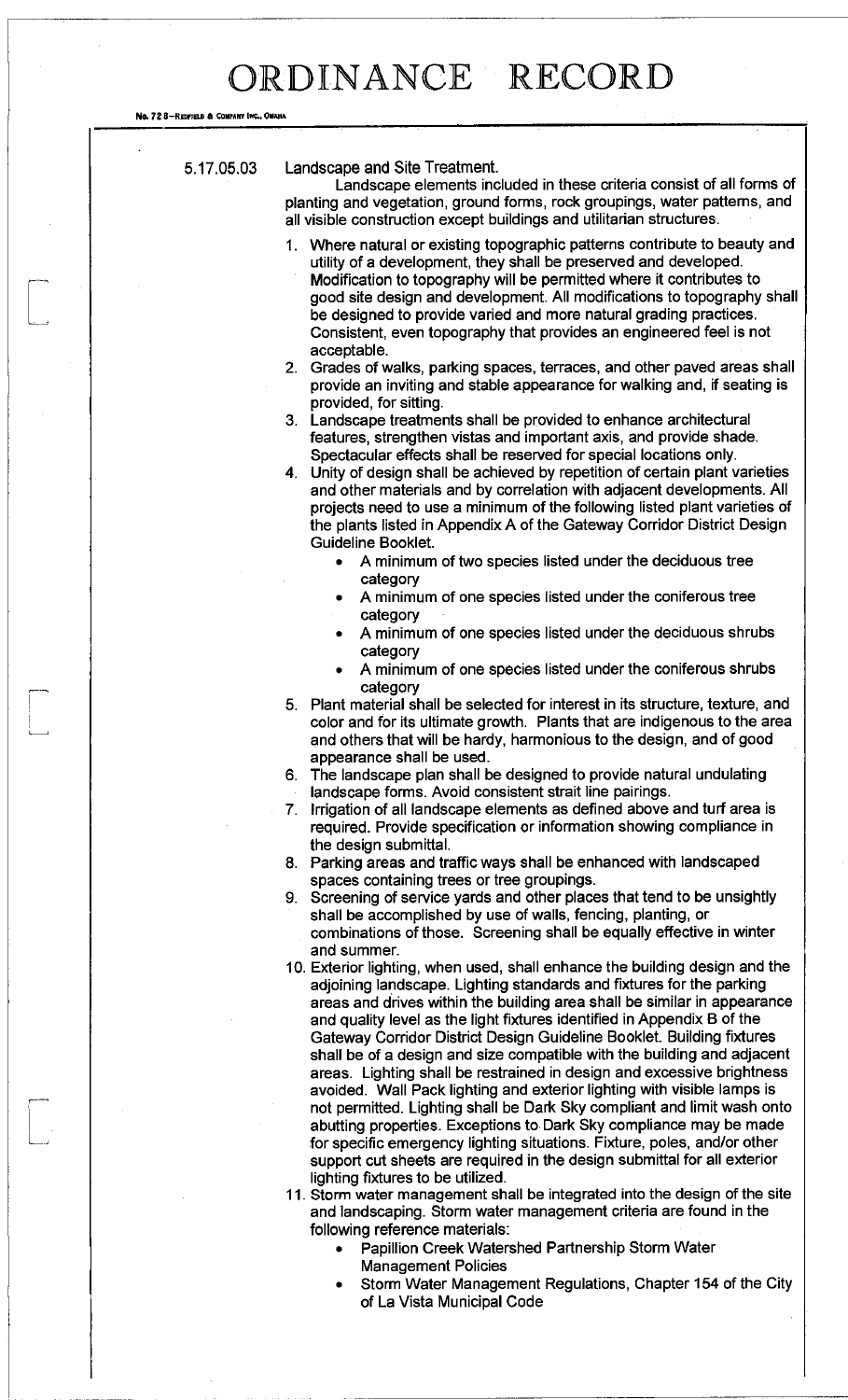No. 72 8-REDFIELD & COMPANY INC., OMAHA

- City of La Vista Subdivision Regulations, 2003 edition and latest amendments.
- Omaha Regional Storm Water Design Manual, Draft Revision of Chapter 8 dated June 2012, or latest edition.
- Nebraska Bioretention and Rain Garden Plants Guide, 2010 or latest edition as published by the UNL Extension Office

Plant selection shall take into consideration the depth and duration of storm water ponding in water quality detention areas and shall take into consideration long term operation and maintenance requirements to remove accumulated pollutants and/or to replace amended soils.

### 5.17.05.04 Building Design.

- 1. Architectural style is not restricted: however, architectural style should be consistent throughout the subdivision. See Gateway Corridor District Design Guideline Booklet for examples of developments considered meeting this concept. **Evaluation of the appearance of a project shall be based on the quality of its design and relationship to surroundings and provide a comfortable pedestrian experience.**
- 2. Buildings shall have good scale and be in harmonious conformance with permanent neighboring development.
- 3. All buildings are to be designed from a four-sided (360 degree) structure perspective, thus requiring the same caliber of finishes and design attention on all facades of the building. Large areas of blank exterior are to be avoided and are grounds for non-compliance.
- 4. Building Materials: (i) The primary building material of all portions of the building shall be brick (clay or stone) with its color selected for harmony of the building with adjoining buildings within its subdivision. The La Vista staff and design review architect may allow other primary building material of good architectural character, such as integral colored split faced concrete block for industrial buildings or portions of the building not visible from public view (i.e. facades that back up to the landscape buffer between commercial and residential buildings). Other secondary building materials shall have good architectural character and shall be selected for harmony of the building with adjoining buildings. Prefinished metal is acceptable for upper levels of multi-story buildings, (ii) Materials shall be selected for suitability to the type of buildings and the design in which they are used. Buildings shall have the same materials, or those that are architecturally harmonious, used for all building walls and other exterior building components wholly or partly visible from public ways, (iii) Materials shall be of durable quality such as prefinished or integral color for long life with minimal maintenance. Any material requiring a field-applied finish shall have a long life, i.e. coatings such as "TNEMEC" or equal. Product data shall be submitted for review, (iv) In any design in which the structural frame is exposed to view, the structural materials shall be compatible within themselves and harmonious with their surroundings..
- 5. Building components, such as windows, doors, eaves and parapets, shall have good proportions and relationships to one another.
- 6. Colors shall be harmonious and shall include only compatible accents.
- 7. Portions of low slope roofs of less than 1/12 may be allowed. They may be either adhered or ballasted. If adhered, the membrane shall be in the lighter color ranges, such as white, to be more energy conscious and less absorptive. An SRI of 29 or greater is required.
- 8. Equipment Screening: Mechanical equipment or other utility hardware on roof, ground, or buildings shall be screened from public view with materials harmonious with the building, or they shall be so located as not to be visible from the elevation view and all angles associated with any public view. A section view shall be provided demonstrating appropriate screening. Mechanical screening shall match building elements and materials.
- 9. Exterior lighting shall be part of the architectural concept. Fixtures, standards, and all exposed accessories shall be harmonious with building design. Use of more energy conscious lamps, such as LEDs or similar, is encouraged.
- 10. If used, fencing and site furniture, including waste cans, directories, ash urns, bike racks, guard rails or railing enclosures, shall be similar to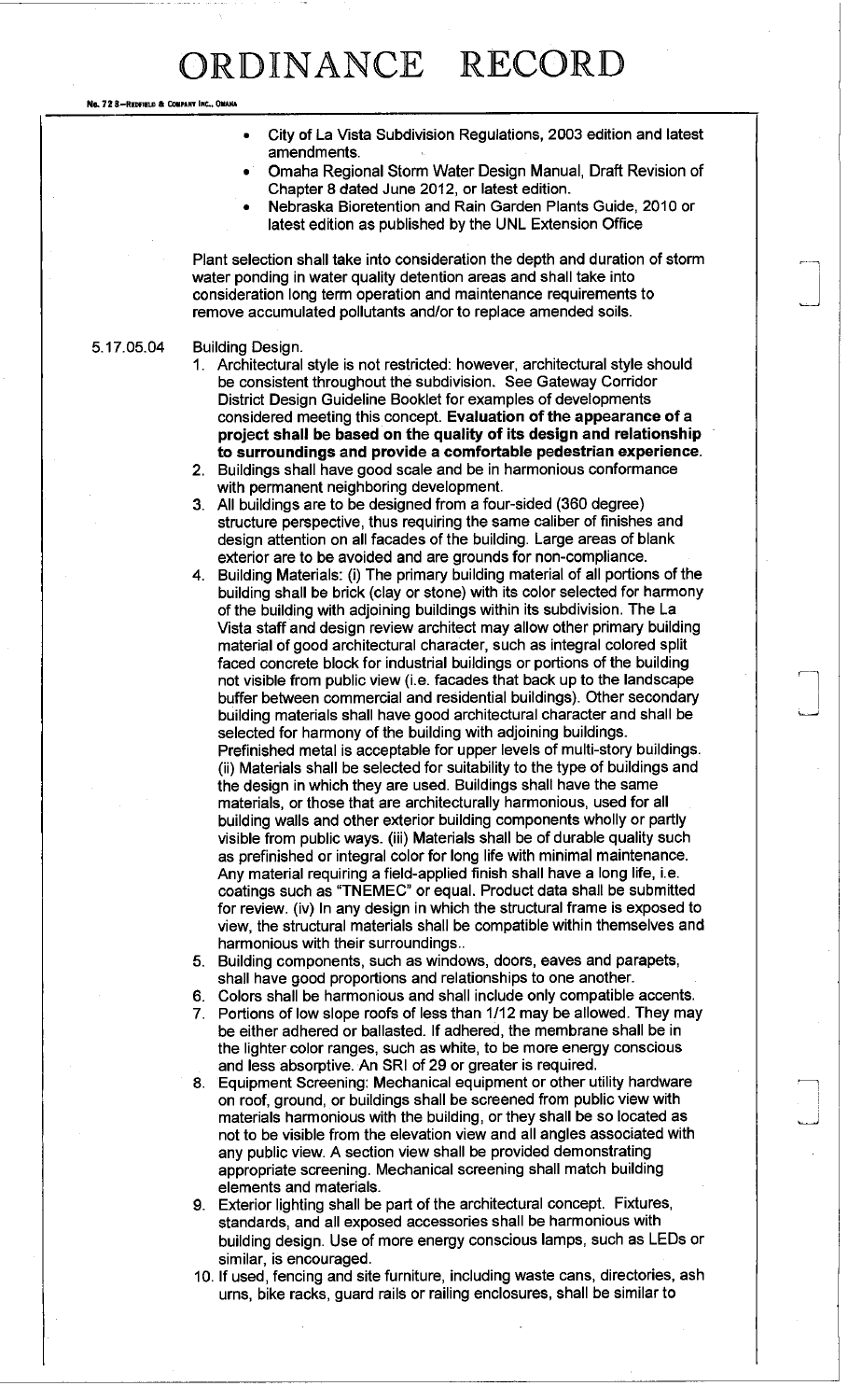#### No. 72 8-REDFIELD & COMPANY INC., ONAHA

those as shown in Appendix C of the Gateway Corridor District Design Guideline Booklet. The color of the site furnishings shall blend with the colors of the rest of the building/site.

- 11. Refuse and waste removal areas, service yards, storage yards, and exterior work areas shall be screened from view from public ways, using materials as stated in criteria for equipment screening. Doors for access shall remain closed except when personnel are present. Designers may consider convenient alternate access for daily pedestrian use such as a side door with closer.
- 12. All landscaping shall be in compliance with the Landscaping Requirements from the City of La Vista Zoning Ordinance.
- 13. Monotony of design in single or multiple building projects shall be avoided. Variation of detail, form, and siting shall be used to provide visual interest. In multiple building projects, variable siting of individual buildings may be used to prevent a monotonous appearance.
- 14. Exterior ladders are not allowed within the Gateway Corridor District.
- 15. Exterior bracing of parapets or other features shall be screened from elevation views. Screening shall match building elements and materials.
- 16. Drive-through locations. Transaction location at a drive through shall not be on an arterial street frontage. Exceptions may be granted due to site restraints.

#### 5.17.05.05 Signs.

- 1. Every sign shall have good scale and proportion in its design and in its visual relationship to the buildings and surroundings.
- 2. Every sign shall be designed as an integral architectural element of the building and site to which it principally relates.
- 3. The colors, materials, and lighting of every sign shall be restrained and harmonious with the building and sit to which it principally relates.
- 4. The number of graphic elements on a sign shall be held to the minimum needed to convey the sign's major message and shall be composed in proportion to the area of the sign face.
- 5. Each sign shall be compatible with signs on adjoining premises and shall not compete for attention.
- 6. Identification signs of a prototype design and corporation logos shall conform to the criteria for all other signs.
- 7. Menu Boards shall be incorporated as a site element and not be post mounted. No exposed utilities or conduit is allowed. Locate signs to minimize view from public ways and they are required to be screened with landscaping or by other means.

5.17.05.06 Maintenance - Planning and Design Factors.

- 1. Continued good appearance depends upon the extent and quality of maintenance. The choice of materials and their use, together with the types of finishes and other protective measures, must be conducive to easy maintenance and upkeep.
- 2. Materials and finishes shall be selected for their durability and wear as well as for their beauty. Proper measures and devices shall be incorporated into the design for protection against the elements, neglect, damage, and abuse.
- 3. If prefinished metal is allowed, TNEMEC coated metal, or approved equal are required.

### **5.17.06 Sub-area Secondary Overlay**

5.17.06.01 Special Criteria For Sub-area.

The criteria found in this section are intended to be supplemental to the design standards stated in previous sections of this Article. See section 5.17.02 and 5.17.03 for purpose and geographic area of the Sub-area.

5.17.06.02 Landscape And Site Treatment.

1. Unity of design shall be achieved by repetition of certain plant varieties and other materials and by correlation with adjacent developments. All projects need to use a minimum of the following listed plant varieties of the plants used at the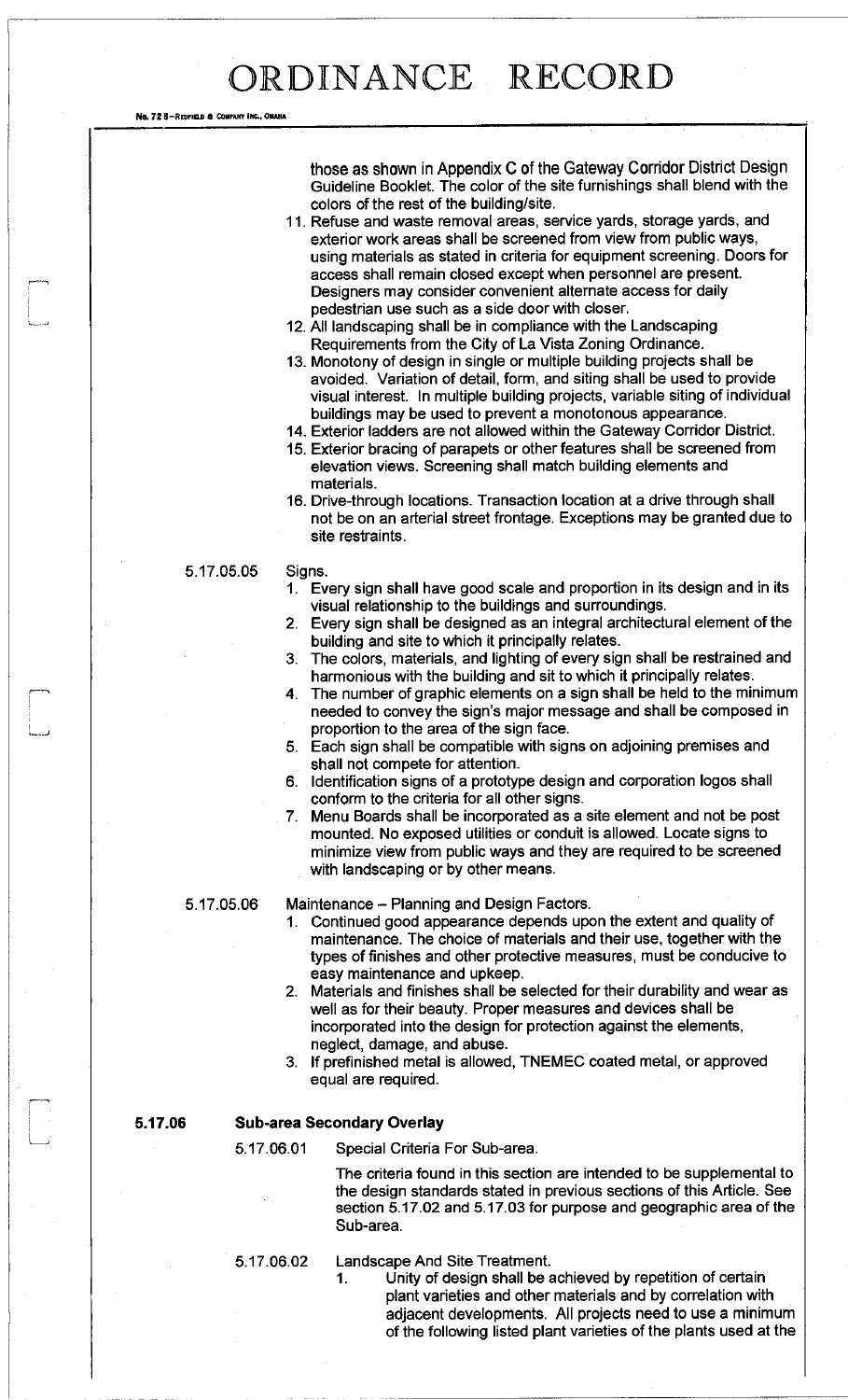No. 72 8-REDFIELD & COMPANY INC., OMAHA

La Vista Public Library / MCC Sarpy Center. See Gateway Corridor District Design Guideline Booklet for a listing of those plant materials.

- A. A minimum of two (2) species listed under the deciduous tree category.
- B. A minimum of one (1) species listed under the coniferous tree category.
- C. A minimum of one (1) species listed under the deciduous shrub category.
- D. A minimum of one (1) species listed under the coniferous shrub category.
- 2. Exterior lighting, when used, shall enhance the building design and the adjoining landscape. Lighting standards and fixtures for the parking areas and drives within the commercial building area shall be similar in appearance and quality level as the light fixtures used at the La Vista Public Library / MCC Sarpy Center. See Gateway Corridor District Design Guideline Booklet for information on the required light fixture style. Building fixtures shall be of a design and size compatible with the building and adjacent areas. Lighting shall be restrained in design and excessive brightness avoided.
- 5.17.06.03 Building Design.

The primary building material of all portions of the building shall be brick (clay) with its color selected for harmony of the building with adjoining buildings within its subdivision. The La Vista staff and design review architect may allow other primary building designs (of good architectural character i.e. split faced concrete block) for portions of the building not visible from public areas (i.e. facades that back up to landscape buffer between commercial buildings and residential). Other secondary building materials shall have good architectural character and shall be selected for harmony of the building with adjoining buildings.

### **5.17.07 Factors For Evaluation**

The following factors and characteristics, which affect the appearance of a development, will govern the evaluation of a design submission:

- 5.17.07.01 Conformance to ordinances and the Design Guideline..
- 5.17.07.02 Logic of design.
- 5.17.07.03 Exterior space utilization.
- 5.17.07.04 Architectural character.
- 5.17.07.05 Attractiveness of material selection.
- 5.17.07.06 Harmony and compatibility.
- 5.17.07.07 Circulation-vehicular and pedestrian.
- 5.17.07.08 Maintenance aspects.
- 5.17.07.09 Pedestrian Scale

#### **5.17.09 Resubmittal Requirements**

After the initial submittal, digital submissions are acceptable, with the exception of material and color samples. A final hard copy submittal in 11" x 17" format shall be required after final approval.

### **5.17.08 Approval of Changes After Design Acceptance**

It is the owner's responsibility to point out and submit any exterior modifications that occur between design acceptance and completion of construction to assure timely issuance of a Certificate of Occupancy.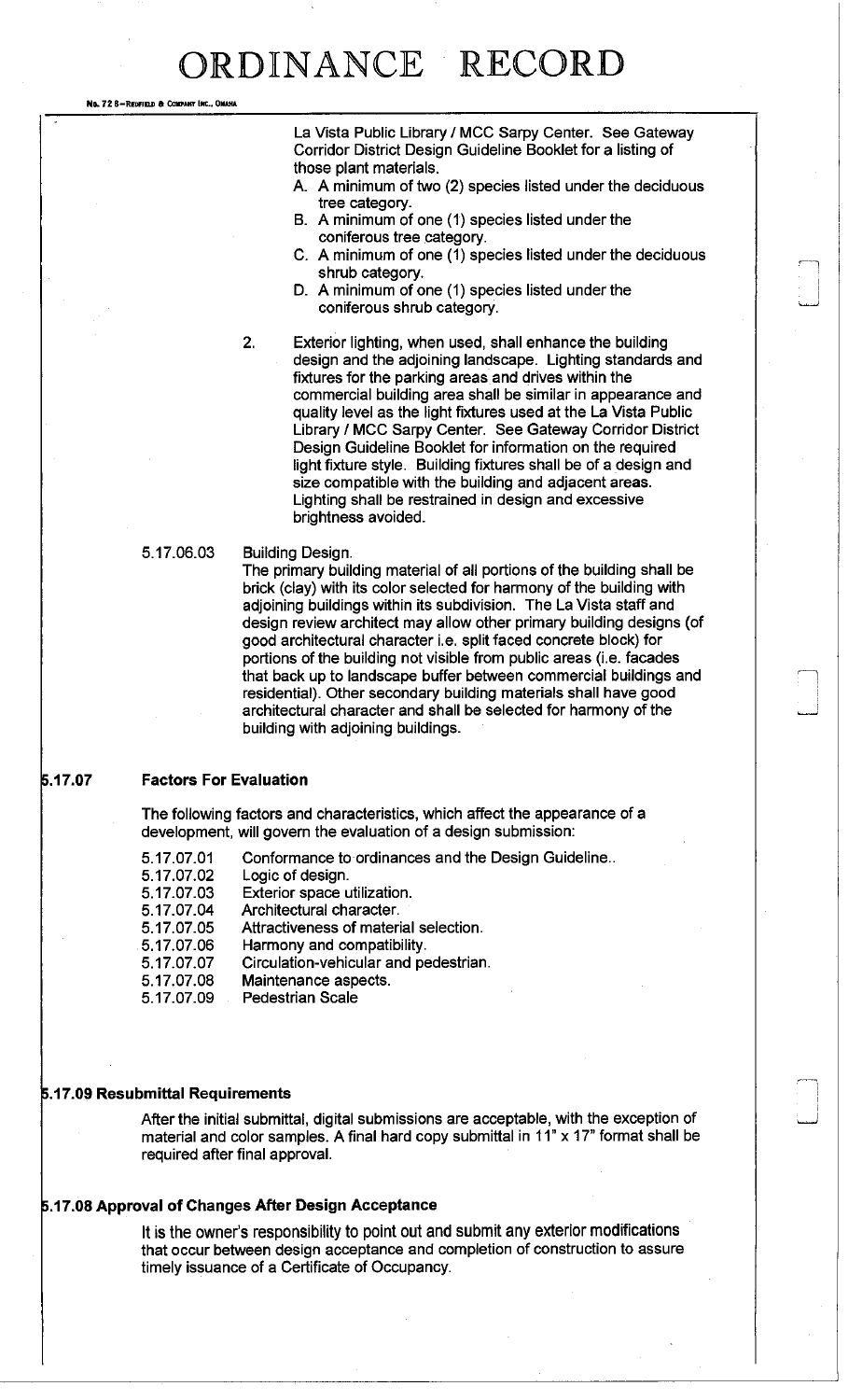No. 72 8-REDFIELD & COMPANY INC., OMAHA

 $\begin{bmatrix} 1 & 1 \\ 1 & 1 \\ 1 & 1 \end{bmatrix}$ 

| 5.17.10 | Process.   |                                                                                                                                                                                                                                                                                                                             |
|---------|------------|-----------------------------------------------------------------------------------------------------------------------------------------------------------------------------------------------------------------------------------------------------------------------------------------------------------------------------|
|         | 5.17.10.01 | Pre-application Conference (Optional):                                                                                                                                                                                                                                                                                      |
|         |            | A pre-application conference with city staff to give the applicant an<br>opportunity to discuss plans before a great deal of time or money is<br>expended. If a certain design is inappropriate, the applicant will<br>know beforehand. Although this step is optional, it is highly<br>recommended.                        |
|         | 5.17.10.02 | <b>Application for Design Review:</b>                                                                                                                                                                                                                                                                                       |
|         |            | The applicant needs to fill out the "Application for Design Review"<br>and submit it along with the required submittals. A listing of<br>required submittals is included as part of the application form. The<br>application fee required for this submittal shall be in accordance<br>with La Vista's Master Fee Schedule. |
|         | 5.17.10.03 | Design Review:                                                                                                                                                                                                                                                                                                              |
|         |            | The City of La Vista staff in association with the city design review<br>architect will review the submittal documents for compliance with<br>the Gateway Corridor District Design Guideline Booklet.                                                                                                                       |
|         | 5.17.10.04 | <b>Schedule of Reviews</b>                                                                                                                                                                                                                                                                                                  |
|         |            | A completed application will take approximately three weeks to<br>review. Incomplete applications may cause a delay. Additional<br>reviews will be necessary for all revised submittals until a Certificate<br>of Approval is issued.                                                                                       |
|         | 5.17.10.05 | Certificate of Approval:                                                                                                                                                                                                                                                                                                    |
|         |            | Upon a successful review the City of La Vista will issue to the<br>applicant a Certificate of Approval. A copy of this will need to be<br>included with the Building Permit documents in order to receive a<br><b>Building Permit.</b>                                                                                      |
|         | 5.17.10.06 | Appeals:                                                                                                                                                                                                                                                                                                                    |
|         |            | In the event where the applicant, City staff and City design review<br>architect cannot come to an agreement within 180 days of initial<br>application submission, the applicant request a meeting with the<br>City Administrator regarding an appeal to the City Council.<br>(Ordinance No. 1172, 3-20-12)                 |
|         | 5.17.10.07 | Certificate of Occupancy:                                                                                                                                                                                                                                                                                                   |
|         |            | After the building permit is issued, all design requirements must be<br>completed as approved in order for a Certificate of Occupancy to be<br>issued for the building                                                                                                                                                      |
|         | 5.17.10.08 | Maintenance of Design Requirements:                                                                                                                                                                                                                                                                                         |
|         |            | The applicant needs to maintain the design requirements for the life<br>of the project. In the event that they fail to do so the City may<br>revoke the Occupancy Permit.                                                                                                                                                   |
|         | 5.17.10.09 | Fees:                                                                                                                                                                                                                                                                                                                       |
|         |            | Fees may apply to each individual step as established in the Master<br>Fee Schedule.                                                                                                                                                                                                                                        |